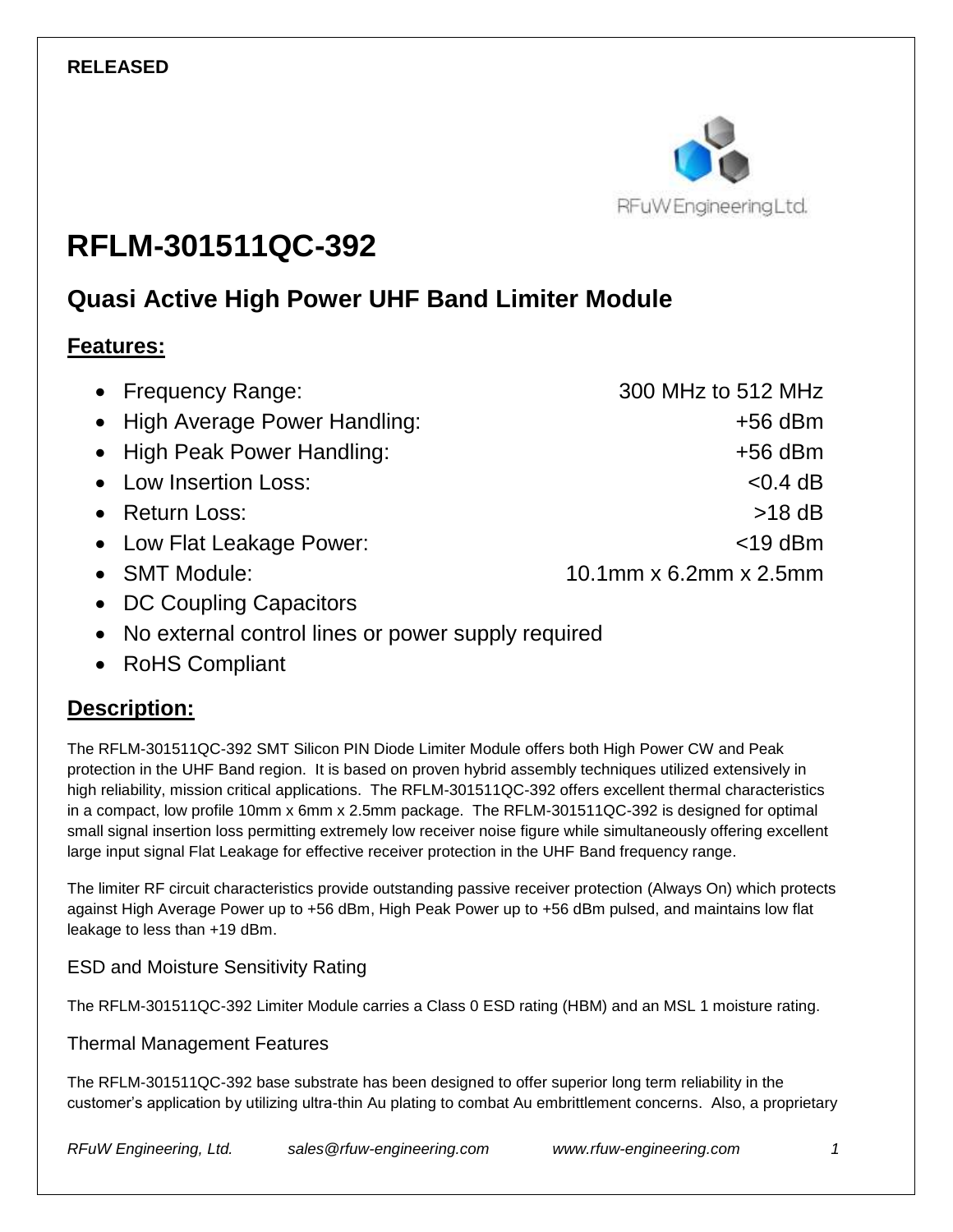**RELEASED** *RFLM-301511QC-290 Rev 1.1*

design methodology has minimized the thermal resistance from the PIN Diode junction to base plate. The two stage limiter design employs a second stage Schottky and quarter wavelength spacer detector circuit which permits ultra-fast turn on of the High Power PIN Diodes. This circuit topology coupled with the thermal characteristic of the substrate design enables reliably handling High Input RF Power up to +56 dBm CW and RF Peak Power levels up to +56 dBm (20 ms pulse width @ 40% duty cycle with base plate temperature at 75°C).

#### **Absolute Maximum Ratings**

 $Q$  Zo=50Ω, T<sub>A</sub>= +25<sup>°</sup>C as measured on the base ground surface of the device.

| <b>Parameter</b>                                          | <b>Conditions</b>                                                                                                                                                                                      | <b>Absolute Maximum Value</b>                        |
|-----------------------------------------------------------|--------------------------------------------------------------------------------------------------------------------------------------------------------------------------------------------------------|------------------------------------------------------|
| <b>Operating Temperature</b>                              |                                                                                                                                                                                                        | -65 $\mathrm{^{\circ}C}$ to 125 $\mathrm{^{\circ}C}$ |
| <b>Storage Temperature</b>                                |                                                                                                                                                                                                        | $-65^{\circ}$ C to 150 $^{\circ}$ C                  |
| <b>Junction Temperature</b>                               |                                                                                                                                                                                                        | $175^{\circ}$ C                                      |
| <b>Assembly Temperature</b>                               | $T = 30$ seconds                                                                                                                                                                                       | $260^{\circ}$ C                                      |
| <b>RF Peak Incident Power</b>                             | $T_{\text{CASE}} = 75^{\circ}C$ , source and load<br>$VSWR < 1.2$ , RF Pulse width =<br>20 msec, duty cycle = $40\%$ ,<br>derated linearly to 0 W at<br>$T_{\text{CASE}} = 150^{\circ}$ C (See note 1) | $+56$ dBm                                            |
| <b>RF CW Incident Power</b>                               |                                                                                                                                                                                                        | $+56$ dBm                                            |
| RF Input & Output DC Block<br>Capacitor Voltage Breakdown |                                                                                                                                                                                                        | 100 V DC                                             |
| Thermal Resistance $\theta_{\text{JC}}$                   | Junction to bottom of package                                                                                                                                                                          | 24.5 °C/W                                            |

Note 1:  $T_{\text{CASE}}$  is defined as the temperature of the bottom ground surface of the device.

#### **RFLM-301511QC-392 Electrical Specifications**

 $\omega$  Zo=50Ω, TA= +25<sup>o</sup>C as measured on the base ground surface of the device.

| <b>Parameters</b>                                            | <b>Symbol</b> | <b>Test Conditions</b>                                                                                                                                   | <b>Min</b><br><b>Value</b> | <b>Typ</b><br><b>Value</b> | <b>Max</b><br><b>Value</b> | <b>Units</b>          |
|--------------------------------------------------------------|---------------|----------------------------------------------------------------------------------------------------------------------------------------------------------|----------------------------|----------------------------|----------------------------|-----------------------|
| Frequency                                                    | F             | 300 MHz $\leq$ F $\leq$ 512 MHz                                                                                                                          | 300                        |                            | 512                        | MHz                   |
| <b>Insertion Loss</b>                                        | IL            | $P_{in}$ = -20 dBm, F = 300 - 512 MHz                                                                                                                    |                            | 0.4                        | 0.7                        | dB                    |
| Insertion Loss Rate of<br>Change<br>vs Operating Temperature | ΔIL           | 300 MHz $\leq$ F $\leq$ 512 MHz,<br>Pin $\leq$ -20 dBm                                                                                                   |                            | 0.005                      |                            | $dB$ <sup>o</sup> $C$ |
| <b>Return Loss</b>                                           | <b>RL</b>     | Pin= $-20$ dBm, $F = 300 - 512$ MHz                                                                                                                      | 18                         |                            |                            | dB                    |
| Input 1 dB Compression Point                                 | $IP_{1dB}$    | 300 MHz $\leq$ F $\leq$ 512 MHz                                                                                                                          |                            | 12 <sup>2</sup>            |                            | dBm                   |
| 2 <sup>nd</sup> Harmonic                                     | $2F_{o}$      | $P_{in} = 0$ dBm, $F_{0} = 512$ MHz                                                                                                                      |                            | $-45$                      |                            | dBc                   |
| <b>Peak Incident Power</b>                                   | $P_{inc(PK)}$ | RF Pulse = 20 msec, duty cycle =<br>40%, $t_{rise} \leq 2$ us, $t_{fall} \leq 2$ usec                                                                    |                            |                            | 56                         | dBm                   |
| <b>CW Incident Power</b>                                     | $P_{inc(CW)}$ | 300 MHz $\leq$ F $\leq$ 512 MHz                                                                                                                          |                            |                            | 56                         | dB <sub>m</sub>       |
| Flat Leakage                                                 | <b>FL</b>     | $P_{in}$ = 56 dBm, RF Pulse width = 20<br>ms, duty cycle = $40\%$ ,<br>$t_{rise}$ ≤ 2 us, $t_{fall}$ ≤ 2 us                                              |                            | 19                         |                            | dBm                   |
| Spike Leakage Power                                          | <b>SLP</b>    | $Pin = 56$ dBm, RF Pulse width = 20<br>ms, duty cycle = $40\%$                                                                                           |                            | 28                         |                            | d <sub>Bm</sub>       |
| Spike Leakage Energy                                         | <b>SLE</b>    | $Pin = 56$ dBm, RF Pulse width = 20<br>ms, duty cycle = $40\%$                                                                                           |                            | 0.5                        |                            | erg                   |
| <b>Recovery Time</b>                                         | $T_R$         | 50% falling edge of RF Pulse to 1<br>$dB$ IL, Pin = 56 dBm peak, RF PW =<br>20 ms, duty cycle = $40\%$ , trise $\leq$<br>2us, t <sub>fall</sub> ≤ 1 usec |                            | 7.5                        |                            | usec                  |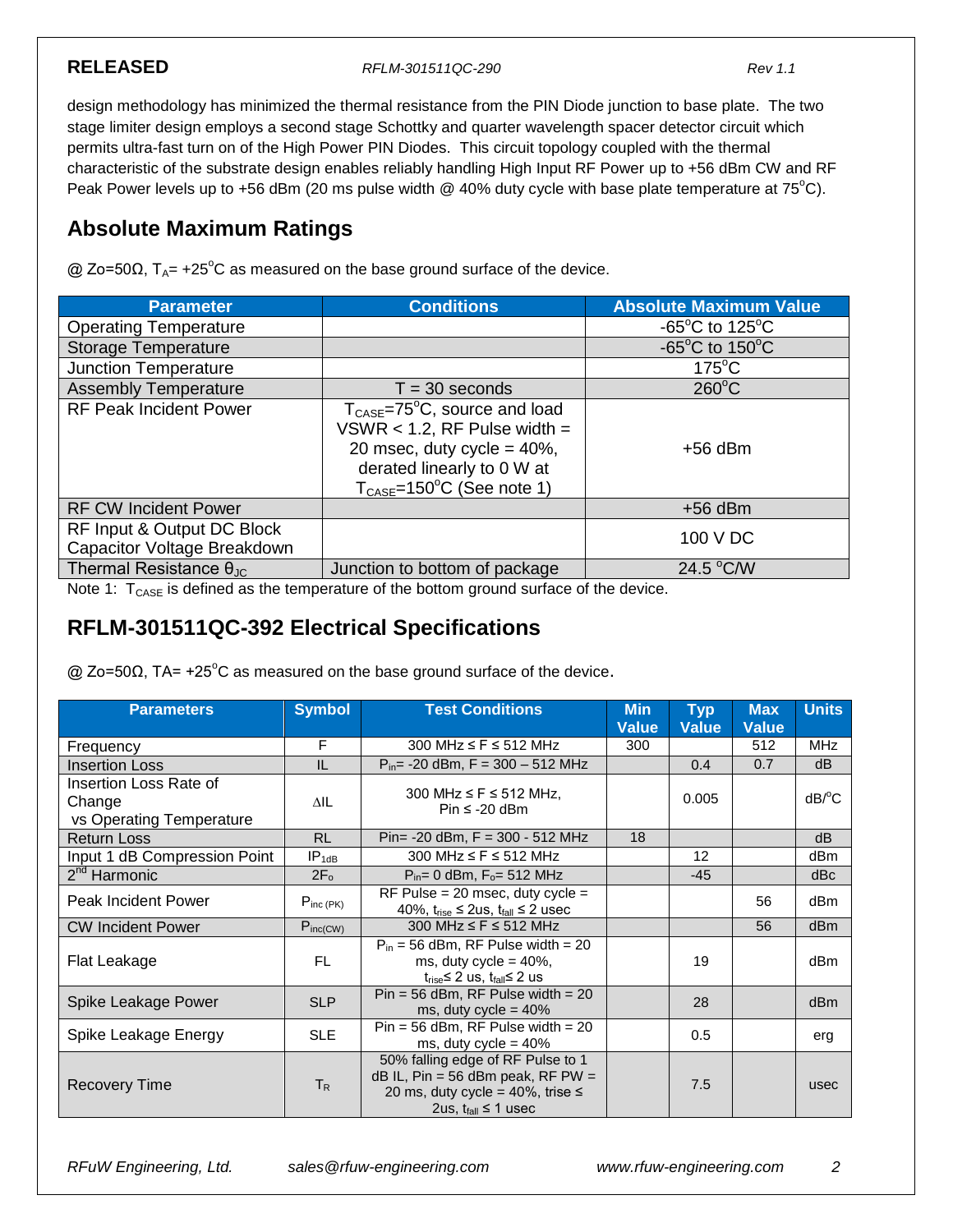



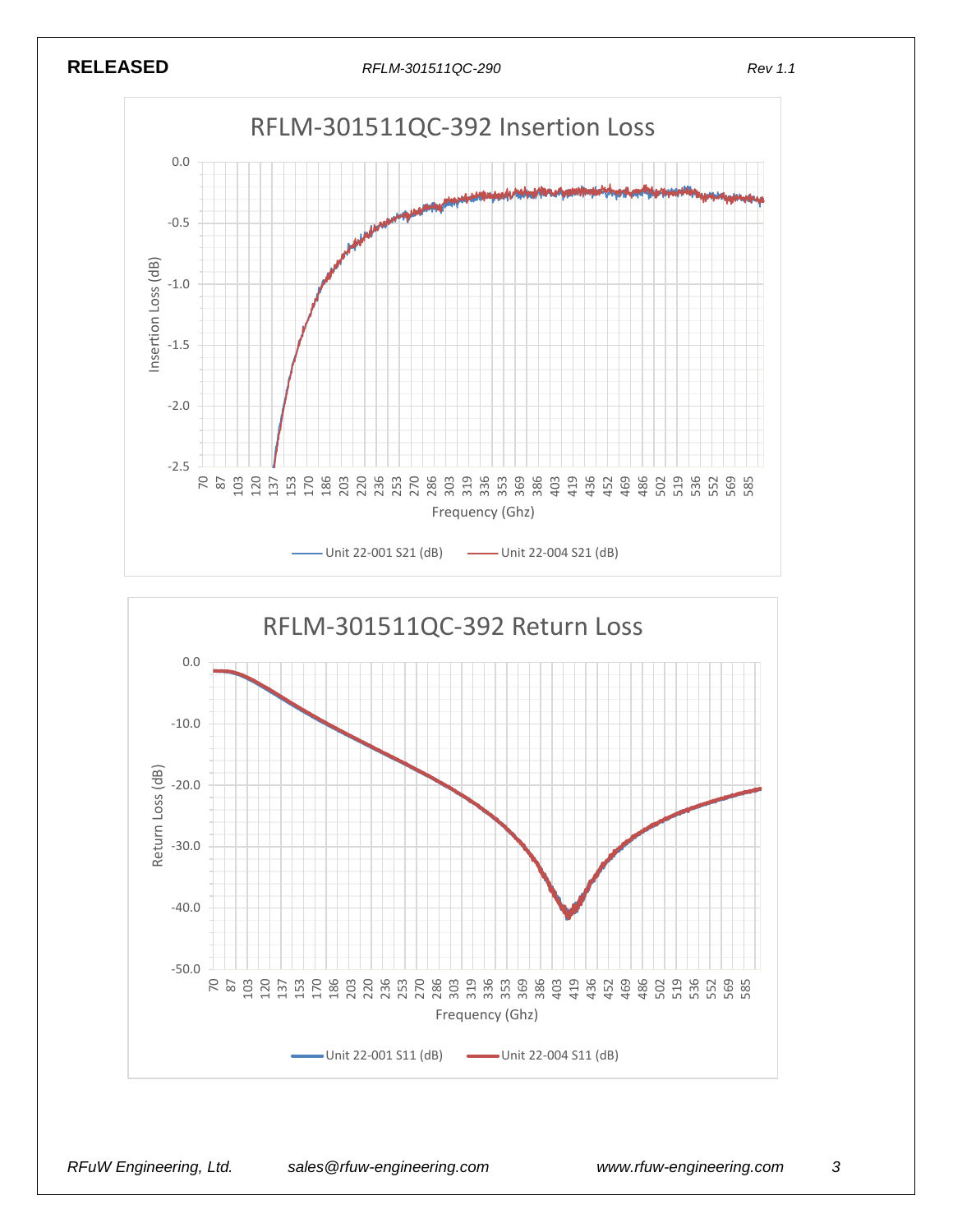#### **Assembly Instructions**

The RFLM-301511QC-392 may be attached to the printed circuit card using solder reflow procedures using either RoHS or Sn63/ Pb37 type solders per the Table and Temperature Profile Graph shown below:

| <b>Profile Parameter</b>               | <b>Sn-Pb Assembly Technique</b> | <b>RoHS Assembly Technique</b>                    |
|----------------------------------------|---------------------------------|---------------------------------------------------|
| Average ramp-up rate $(T_L$ to $T_P$ ) | $3^{\circ}$ C/sec (max)         | $3^{\circ}$ C/sec (max)                           |
| Preheat                                |                                 |                                                   |
| Temp Min $(T_{smin})$                  | $100^{\circ}$ C                 | $100^{\circ}$ C                                   |
| Temp Max $(Tsmax)$                     | $150^{\circ}$ C                 | $150^{\circ}$ C                                   |
| Time ( min to max) $(t_s)$             | $60 - 120$ sec                  | $60 - 120$ sec                                    |
| $T_{\text{smax}}$ to $T_L$             |                                 |                                                   |
| Ramp up Rate                           |                                 | $3^{\circ}$ C/sec (max)                           |
| Peak Temp $(T_P)$                      | 225°C +0°C $/$ -5°C             | $260^{\circ}$ C +0 $^{\circ}$ C / -5 $^{\circ}$ C |
| Time within 5°C of Actual Peak         |                                 |                                                   |
| Temp $(T_P)$                           | 10 to 30 sec                    | 20 to 40 sec                                      |
| <b>Time Maintained Above:</b>          |                                 |                                                   |
| Temp $(T_L)$                           | $183^{\circ}$ C                 | $217^{\circ}$ C                                   |
| Time $(t_L)$                           | 60 to 150 sec                   | 60 to 150 sec                                     |
| Ramp Down Rate                         | $6^{\circ}$ C/sec (max)         | $6^{\circ}$ C/sec (max)                           |
| Time $25^{\circ}$ C to T <sub>P</sub>  | 6 minutes (max)                 | 8 minutes (max)                                   |

### **Solder Re-Flow Time-Temperature Profile**

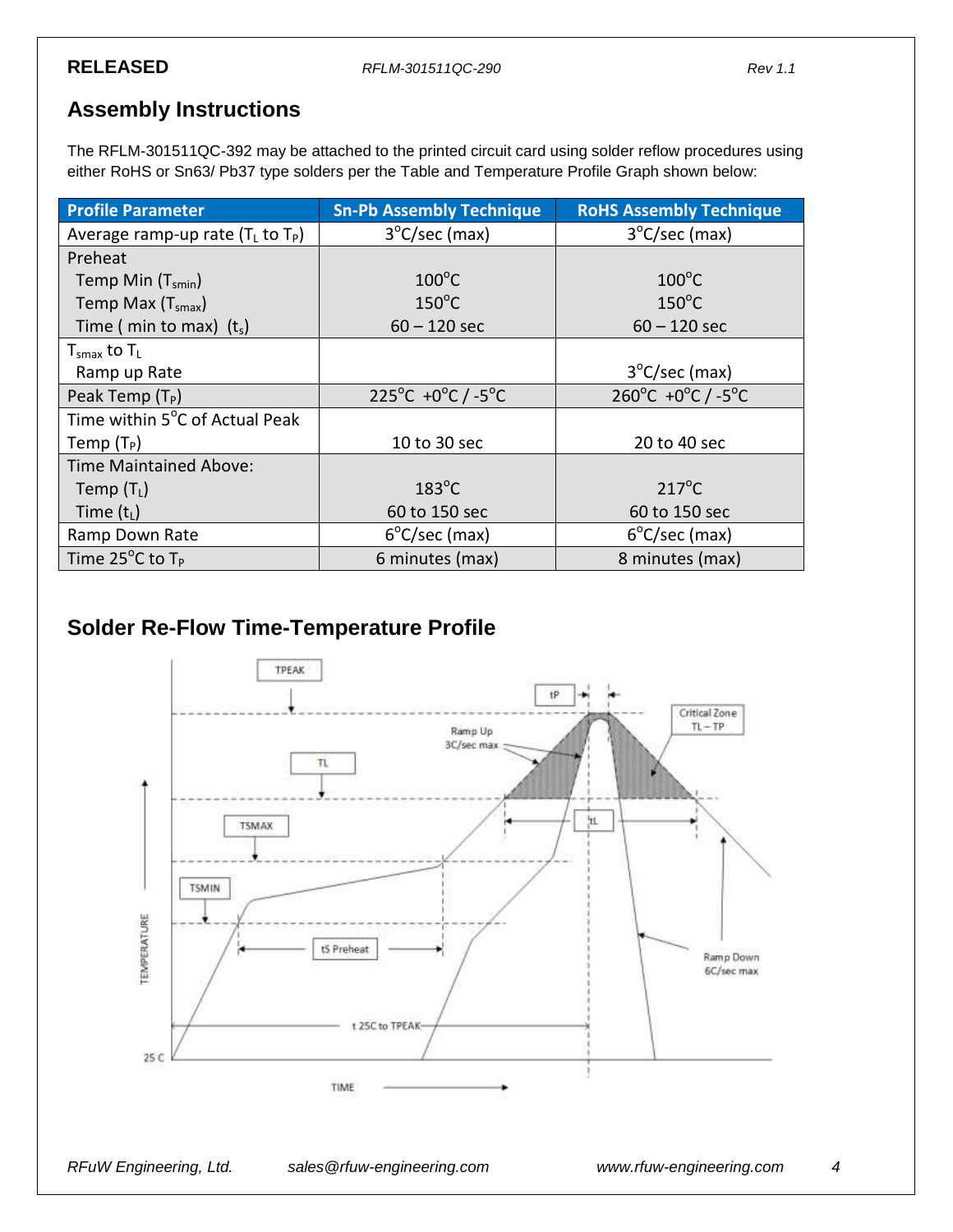#### **RFLM-301511QC-392 Limiter Module Package Outline Drawing**



Notes:

- 1) Metalized area on backside is the RF, DC and Thermal ground. In user's end application this surface temperature must be managed to meet the power handling requirements.
- 2) Back side metallization is thin Au termination plating to combat Au embrittlement (Au plated over Cu).

### **Thermal Design Considerations:**

The design of the RFLM-301511QC-392 Limiter Module permits the maximum efficiency in thermal management of the PIN Diodes while maintaining extremely high reliability. Optimum Limiter performance and reliability of the device can be achieved by the maintaining the base ground surface temperature of less than  $85^{\circ}$ C.

There must be a minimal thermal and electrical resistance between the limiter bottom surface and ground. Adequate thermal management is required to maintain a  $T_{\text{JC}}$  at less than +175°C and thereby avoid adversely affecting the semiconductor reliability. Special care must be taken to assure that minimal voiding occurs in the solder connection in the area shaded in red in the figure shown below: